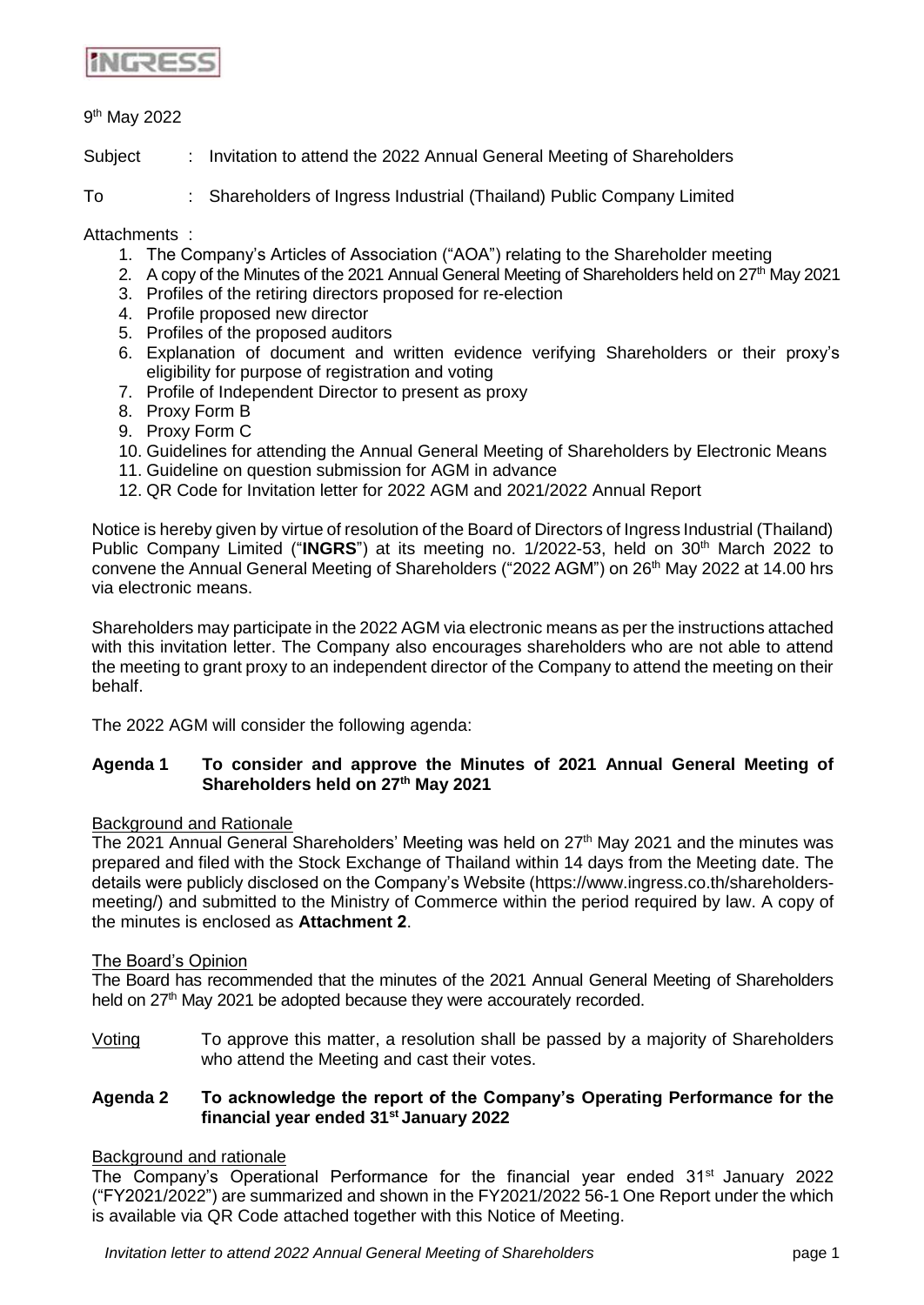

## The Board's Opinion

The Board has recommended the report on the Operational Performance of the Company which is summarized in the FY2021/22 56-1 One Report should be presented to the in the 2022 Annual General Meeting of Shareholders for acknowledgment.

## Voting As this agenda is for acknowledgement, voting is not required.

## **Agenda 3 To consider and approve the Consolidated Financial Statements of the Company and its subsidiaries (the Group) and the Independent Auditor's Report for the financial year ended 31st January 2022**

#### Background and rationale

The Company has prepared the Consolidated Financial Statements for the financial year ended 31<sup>st</sup> January 2022 based on the generally accepted accounting principles. These financial statements were audited by EY Office Limited, a Certified Public Accountants and were reviewed by the Audit Committee and approved by the Board of Directors. The financial statements are attached in the FY2021/2022 56-1 One Report, page 132.

## The Audit Committee's opinion

The Audit Committee has reviewed the Consolidated Financial Statements for the year ended 31<sup>st</sup> January 2022, which have been audited and signed by Ms. Sirirat Sricharoensup, a certified public accountant (registration No. 5419) of EY Office Limited and recommended to the Board for submission to the Meeting for approval.

#### The Board's opinion

The Board has recommended the Company's Audited Consolidated Financial Statements for the year ended 31<sup>st</sup> January 2022, which have been reviewed and endorsed by the Audit Committee, be presented to the Meeting for approval.

Voting To approve this matter, a resolution shall be passed by a majority of Shareholders who attend the Meeting and cast their votes.

## **Agenda 4 To consider and approve the omission of dividend payment for the financial year ended 31st January 2022**

#### Background and rationale

The Company's dividend policy is to distribute dividends of at least 40% of the net profit on Consolidated Financial Statement after tax deductions and legal reserves of separate financial statements. Consideration of the dividend payment will depend on reserves for future investment, reserves for debt repayment or reserves for working capital for the Company, with no remaining accumulated loss as well as other necessities in the future.

Pursuant to Section 115 of the Public Limited Companies Act B.E. 2535 (1992) and the Article of Association of the Company in Section 44 indicated that "No dividends shall be paid otherwise than out of profit. In case where a company has incurred accumulated loss, no dividends must be paid. The dividends shall be equally distributed in accordance with the numbers of shares".

#### The Board's Opinion

The Board has recommended to propose the 2022 Annual General Meeting of Shareholders approving the omission of dividend payment for the Company's operating results from 1<sup>st</sup> Februay 2021 to 31<sup>st</sup> January 2022, due to the Company has consolidated accumulated lossess as at 31<sup>st</sup> January 2022 as per the Audited Financial Statements for the financial year ended on 31<sup>st</sup> January 2022.

Voting To approve this matter, a resolution shall be passed by a majority of Shareholders who attend the meeting and cast their votes.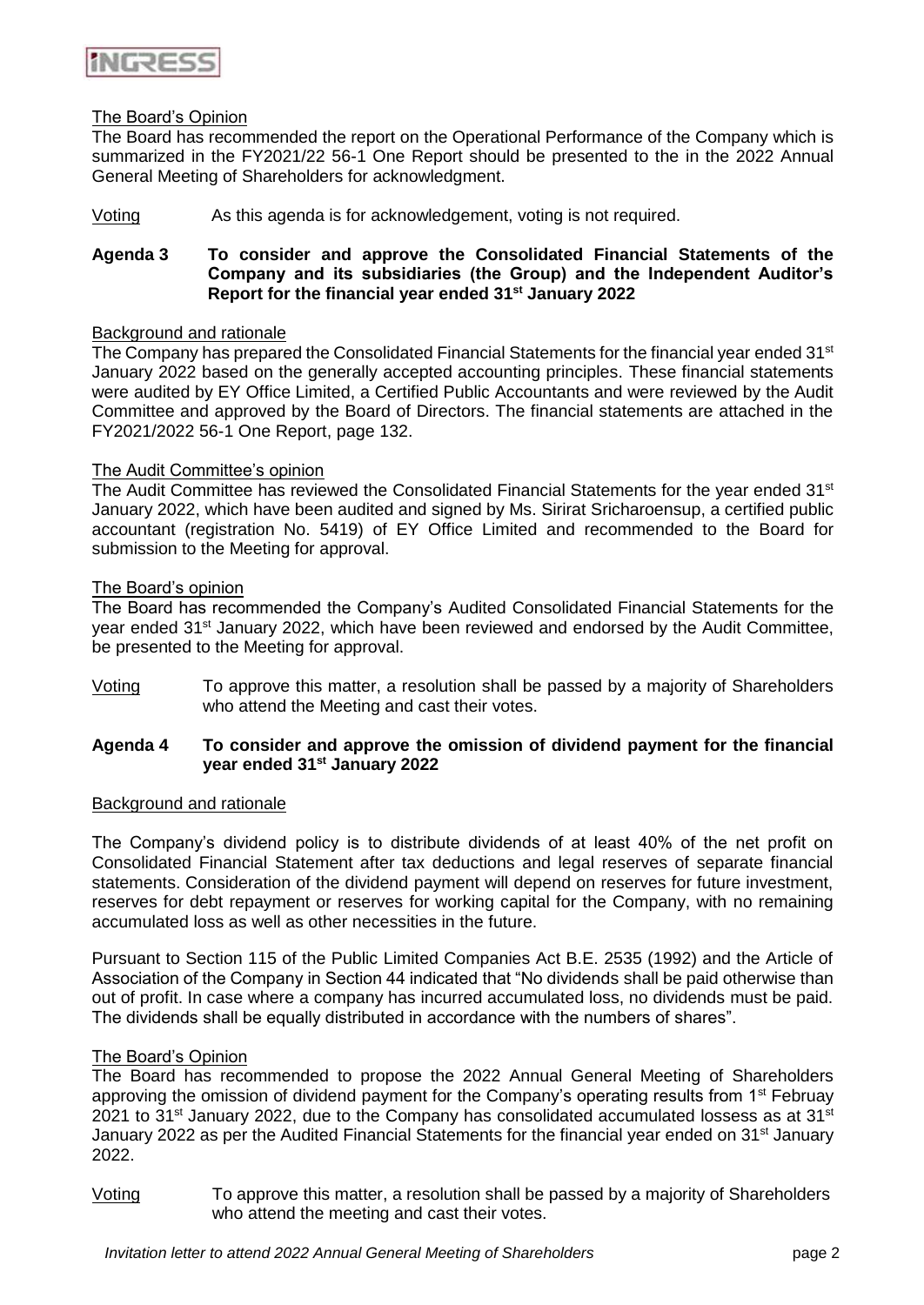

### **Agenda 5 To consider and approve the appointment of directors replacing those retired by rotation**

#### Background and rationale

According to Article 19 of the Company's AOA stipulates that one-third (1/3) of the number of Directors shall retire by rotation on the date of each Annual General Meeting of Shareholders. The three (3) directors listed below are due to retire by rotation in 2022.

|   | Mr. Nuthavuth Chatlertpipat        | Independent Director      |
|---|------------------------------------|---------------------------|
|   | Datuk (Dr.) Rameli Bin Musa        | <b>Executive Director</b> |
| 3 | Datin Sri Farah Binti Datuk Rameli | <b>Executive Director</b> |

# The Nomination and Remuneation Committee's Opinion

The Nomination and Remuneration Committee ("NRC") has considered the qualifications, knowledge, competency, experience, ethics, and performance of each director due to retire by rotation and recommended to re-elect three (3) directors for another term.

The criteria for selection, and nomination process, please refer to 56-1 One Report, Corporate Governance, page 106. Details of each director's age, percentage of shareholdings, educational background, work experience, and board-meeting attendance are provided in **Attachment 3**.

The directors proposed for re-election meet all the requirements stipulated in the Public Limited Companies Act, B. E. 2535 and relevant regulations of the Capital Market Supervisory Board.

#### The Board's Opinion

The Board, apart from the directors with special interests on this agenda, has considered in compliance with criteria and procedures regarding directors' nomination and agreed with the NRC and proposed that the Meeting re-elects three (3) directors for another term.

Voting To approve this matter, a resolution shall be passed by a majority of Shareholders who attend the Meeting and cast their votes.

## **Agenda 6 To consider and approve the additional number of the director and the appointment of a new director.**

#### Background and rationale

Pursuant to the Company's strategy of putting more focus and emphasis in respective country of operation, to better manage existing and future expansion, the Company has restructured its management structure that every country is headed by senior personnel and report directly to the Chief Executive Officer of the Company. The restructuring resulted to the change of the composition of the board of directors of the Company and its subsidiary companies. For the Company, the addition of a new Executive Director will complement the Board of Directors with diverse knowledge, experiences and expertise which will benefits the operation and governance of the Company and the Group.

### Nomination Remuneration Committee' Opinion

The NRC has reviewed the profile of the new Director and has deem appropriate to nominate Mr Amrizal bin Abdul Majid as an additional member of the Board of Directors to help steer the business in Thailand as per the growth strategy of the Company. The profile of proposed new director are provided in the **Attachment 4.**

#### The Board's Opinion

The Board of Directors has carefully considered the qualifications of Mr. Amrizal bin Abdul Majid, and agreed with the recommendation of the NRC and deemed appropriate to propose to the shareholders meeting to consider and approve the appointment of Mr. Amrizal bin Abdul Majid as an Executive Director of the Company.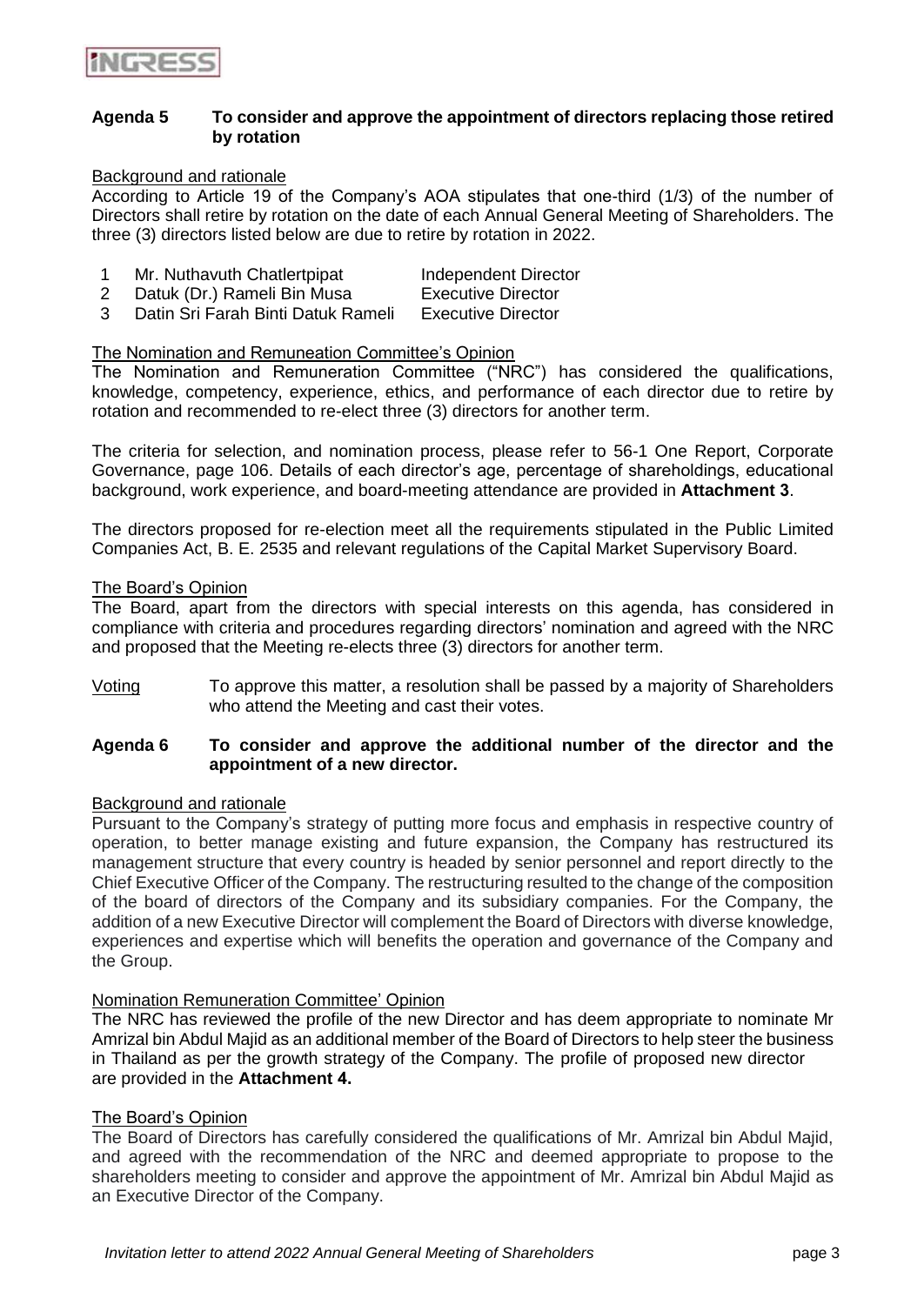

Voting To approve this matter, a resolution shall be passed by a majority of Shareholders who attend the Meeting and cast their votes.

### **Agenda 7 To consider and approve the Remuneration of the Company's directors**

#### Background and rationale

Article 32 of the Company's AOA states that the Directors of the Company have the right to receive remuneration from the Company in the form of meeting allowances, bonus or other benefits in other forms, in accordance with the AOA or with approval by the shareholder meeting.

#### The Nomination and Remuneration Committee's Opinion

The NRC has carefully considered the directors' remuneration and concluded that it is in line with the market and industry standards, and commensurate with each member's responsibility and performance. The NRC recommended that the remuneration the Board in FY2022/2023 is set as the same as approved by the 2021 Annual General Shareholders' Meeting as follow:

| <b>Name of Directors</b>       | <b>Type of Directorship</b>                    | <b>Directors Remuneration</b><br>("THB") |             |
|--------------------------------|------------------------------------------------|------------------------------------------|-------------|
|                                |                                                | FY 2021/2022                             | FY2022/2023 |
| Mr. Nuthavuth Chatlertpipat    | Independent & Non-Executive<br><b>Director</b> | 800,000                                  | 800,000     |
| Mr. Apichat Suttisiltum        | Independent & Non-Executive<br><b>Director</b> | 600,000                                  | 600,000     |
| Mr. Abdul Khudus Mohd<br>Naaim | Independent & Non-Executive<br><b>Director</b> | 600,000                                  | 600,000     |
| Mr. Surin Wungcharoen          | Independent & Non-Executive<br><b>Director</b> | 400,000                                  | 600,000     |
|                                | Total                                          | 2,400,000                                | 2,600,000   |

The NRC also recommended the meeting allowance for the Board of Directors Meeting, Audit Committee Meeting and NRC Meeting are set at the rate of THB 20,000 per meeting, which is eligible only for non-executive director, as the same as in FY2021/2022. The Directors' fee shall be paid on quarterly basis.

In this regard, the Company has not provided any other remuneration to its directors, except certain facilities assisting the directors in performing their duties such as training tuition, and tablets for communication and access to the Board Paper Portal system.

#### The Board's Opinion

The Board has agreed with the NRC recommendation and proposed to the Meeting to approve the Board of Directors' remuneration for FY2022/2023 according to the proposal.

Voting To approve this matter, a resolution shall be passed by not less than two-thirds of Shareholders who attend the Meeting and cast their votes.

## **Agenda 8 To consider the appointment of the Company's Auditors and fixing their remuneration for financial year ending 31st January 2023**

#### Background and rationale

According to the Section 120 of the Public Limited Companies Act. B.E. 2535, the appointment of the auditors of the Company and the audit fees must be approved at the Annual General Meeting of Shareholders. And in appointing the auditors, the former audiors may be re-appointed.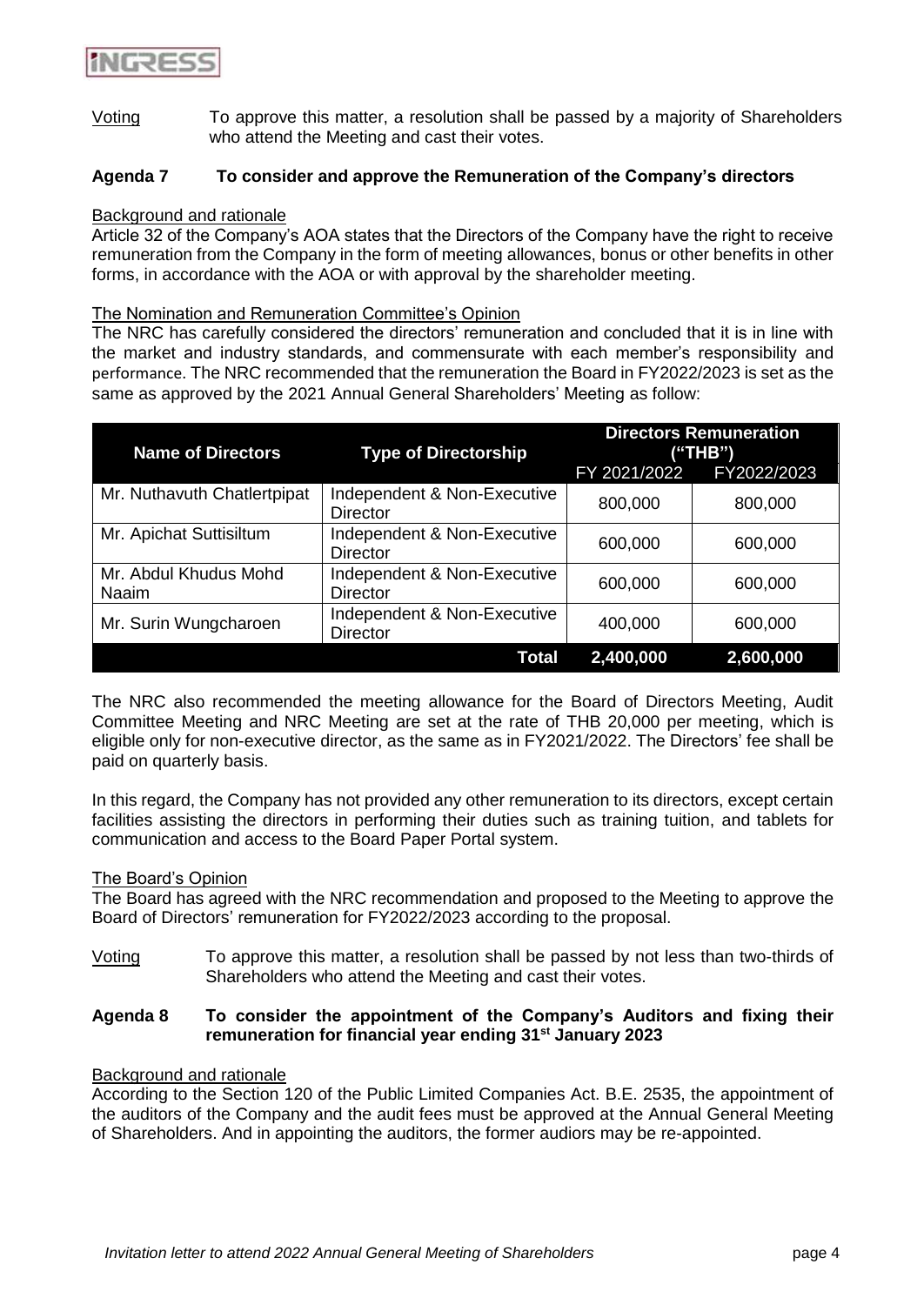

## The Audit Committee's Opinion

After considering the reliability, independence, knowledge and experience in audit performance, capability to provide advice on accounting standards and certification of the financial statements in a timely manner of the auditors, the Audit Committee recommended the following auditors of EY Office Limited to be the Company's auditor for the financial year ending  $31<sup>st</sup>$  January 2023 ("FY2022/2023");

| Auditor                       | <b>C.P.A. Registration No.</b> |
|-------------------------------|--------------------------------|
| Ms. Sirirat Sricharoensup; or | 5419                           |
| Ms. Watoo Kayankannavee; or   | 5423                           |
| Mr. Precha Arunnara           | 5800                           |

Any of the above auditors can conduct an audit and express opinion on the Company's financial statements. In the event that those aforementioned auditors are unable to perform their duties, the EY is authorized to assign another of its auditrs to perform the audit and express an opinion on the Company's financial statement in their place. Each auditor's profile is shown in **Attachment 5**.

The audit fees for the FY2022/2023 audit shall not exceed Baht 3,960,000, excluding out of pocket expenses as per details below:

| <b>Audit Fee</b>                                                                                                                                                                                | FY2022/2023 (THB) | FY2021/2022 | Increase /      |
|-------------------------------------------------------------------------------------------------------------------------------------------------------------------------------------------------|-------------------|-------------|-----------------|
|                                                                                                                                                                                                 | (Proposed year)   | (THB)       | (Decreae) (THB) |
| The Company's Annual audit<br>consolidated<br>for<br>the<br>fee<br>financial<br>statements,<br>and<br>quarterly review fee for<br>the<br>consolidated<br>financial<br>statements of the Company | 3,960,000         | 3,750,000   | 210,000         |

Any of the above auditors can conduct an audit and express opinion on the Company's financial statements. In the event that those aforementioned auditors are unable to perform their duties, EY Office Limited is authorized to assign another of its auditors to perform the audit and express an opinion on the Company's financial statement in their place.

| Audit Fee                                                 | FY2022/2023 (THB) | FY2021/2022 | Increase /       |
|-----------------------------------------------------------|-------------------|-------------|------------------|
|                                                           | (Proposed year)   | (THB)       | (Decrease) (THB) |
| Subsidiaries: Audit<br>tee<br>and<br>quarterly review fee | 8,397,652         | 7,835,211   | 562,441          |

#### The Board's Opinion

The Board has agreed with the Audit Committee and proposed the Meeting to approve the appointment of the auditors from EY Office Limited as the Company's auditors for FY2022/2023 for a total remuneration of Baht 3,950,000 excluding out of pocket expenses.

Voting To approve this matter, a resolution shall be passed by a majority of the shareholders who attend the Meeting and cast their votes.